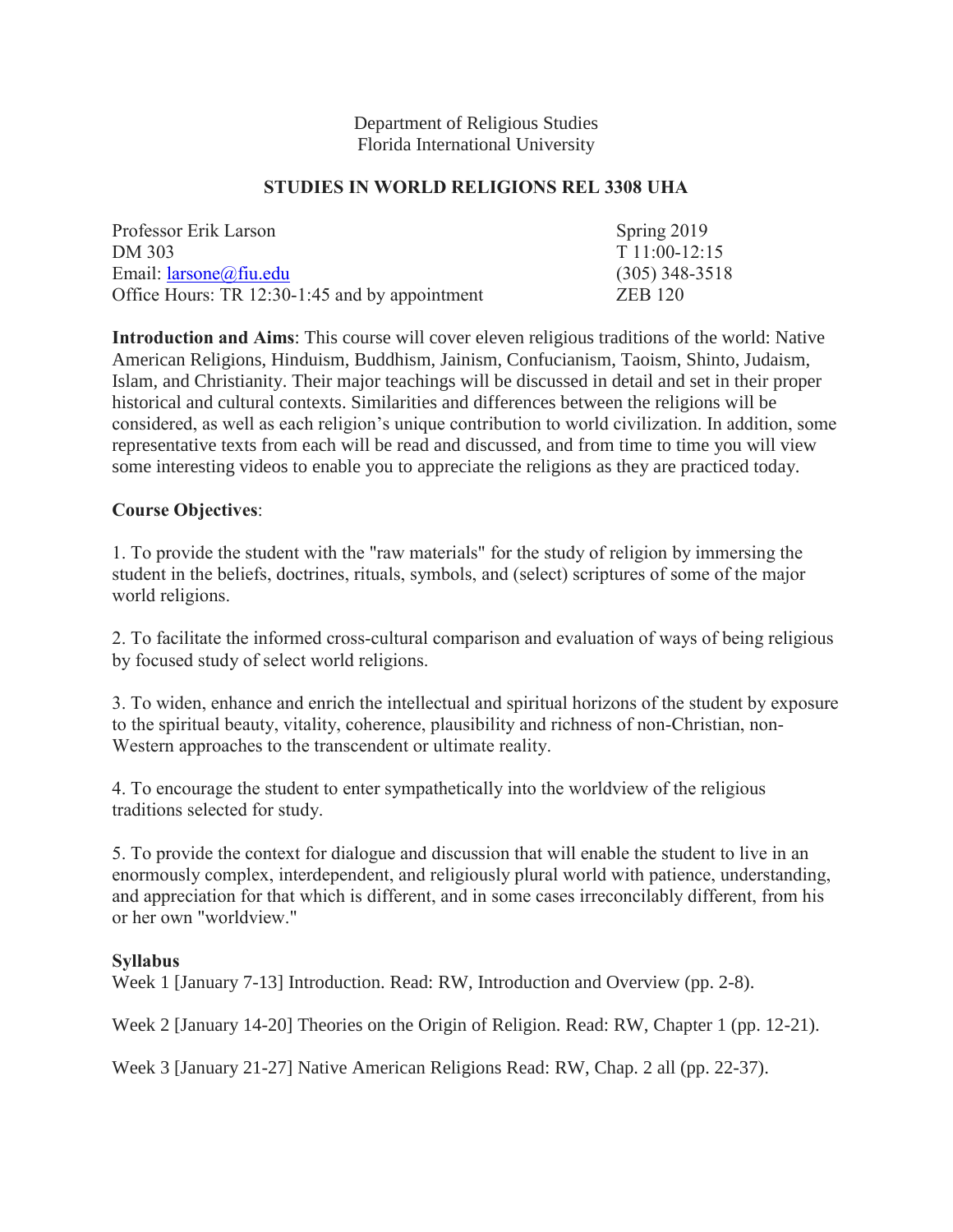Week 4 [January 28-February 3] Hinduism. Read: RW, Chap. 4.1-4.3 (pp. 53-77).

Week 5 [February 4-10] Hinduism, Jainism. Read: RW, Chaps. 4.4-end of 5 (pp. 80-99).

Week 6 [February 11-17] Buddhism. Read: RW, Chap. 6 (pp. 100-121).

Week 7 [February 18-24] Taoism, Confucianism. Read: RW, Chap. 8 (pp. 131-159).

Week 8 [February 25-March 3] Shinto. Read: RW, Chap. 9 (pp. 160-171). **Midterm Examination due on Monday, February 25**

Week 9 [March 4-110] Judaism. Read: RW, Chap. 10.1-10.3 (pp. 173-185).

# **Paper Proposal Due on Monday, March 4**

### **Spring Break March 11-17**

Week 10 [March 18-24] Judaism Read: RW, Chap. 10.4-10.7 (pp. 185-193).

Week 11 [March 25-31] Judaism Read: RW, Chap. 10.8-end (pp. 194-201).

Week 12 [April 1-7] Christianity. Read: RW, Chap. 11.1-11.5 (pp. 202-220).

Week 13 [April 8-14] Christianity. Read: RW, End Chap. 11.6-end (pp. 220-237). **Research Paper Due on Monday, April 14**

Week 14 [April 15-21] Islam. Read: RW, Chap. 12 all (pp. 238-263). **Globalization Question Due on Monday, April 21**

### **Final Examination due on Thursday, April 25 by midnight.**

**Textbook**: Lewis M. Hopfe, Mark R. Woodward, and Brett Hendrickson, Religions of the World,  $13<sub>th</sub>$  ed. (Upper Saddle River, NJ: Prentice Hall 2015) = RW. To access the online book, visit this link and sign in using your credentials:<https://console.pearson.com/enrollment/stjq9c>

### **Grading**:

| Quizzes                       | 20% |
|-------------------------------|-----|
| <b>At-Home Assignments</b>    | 35% |
| Midterm                       | 10% |
| Final                         | 10% |
| <b>Research Paper</b>         | 15% |
| <b>Globalization Question</b> | 10% |

Note on Attendance: Attendance is an absolutely essential part of the course! Although it will not be monitored at the beginning of the course, the instructor may choose to keep track of attendance if there is a major problem with students showing up and participating. If so,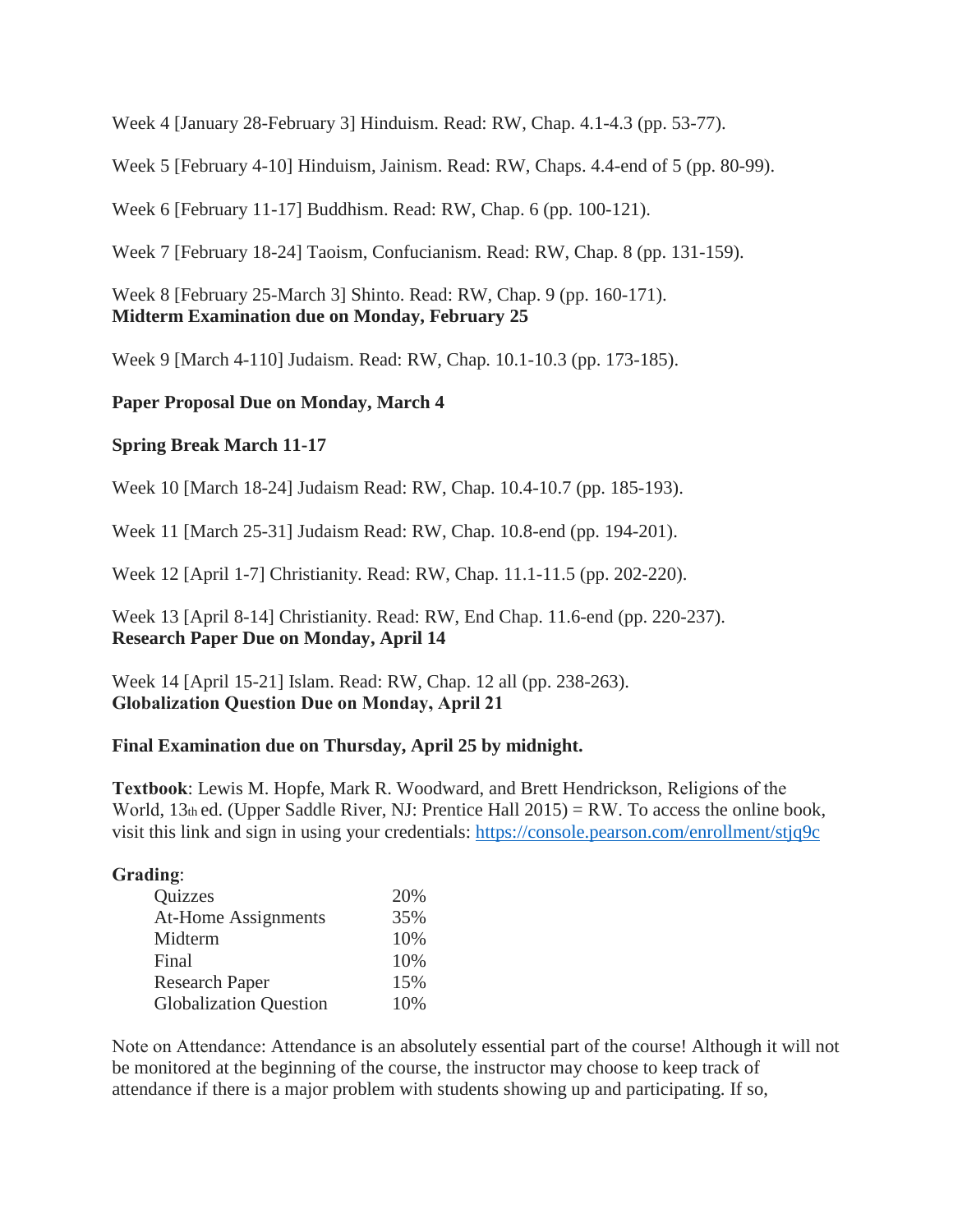attendance will be 10% of the final grade, and the two tests will count for 15% each. Finally, remember that some material will inevitably be covered in class that is not to be found in the textbook so that each absence negatively affects you ability to do well on the tests.

**Academic Honesty**: Each student is expected to do his or her own work. It is absolutely unacceptable to submit someone else's work as your own. This is plagiarism and will result in a failing grade (F) for the assignment and possible disciplinary action. Thus, when in the course of writing your paper you quote or paraphrase an idea found in one of your sources you must give credit to the original author (usually by means of a footnote).

**Academic Conduct**: Florida International University is a community dedicated to generating and imparting knowledge through excellent teaching and research, the rigorous and respectful exchange of ideas, and community service. All students should respect the right of others to have an equitable opportunity to learn and honestly demonstrate the quality of their learning. Therefore, all students are expected to adhere to a standard of academic conduct, which demonstrates respect for themselves, their fellow students, and the educational mission of the University. All students are deemed by the University to understand that if they are found responsible for academic misconduct, they will be subject to the Academic Misconduct procedures and sanctions, as outlined in the Student Handbook.

**Quizzes:** We will be using Pearson's Revel textbook system that includes weekly quizzes with questions drawn from the information in our textbook. You need to buy the code at the bookstore and create a Revel account if you don't already have one. The quizzes will be due each Monday night so that you are prepared to for our in-class discussions on Tuesdays.

**At-Home Assignments:** Each week there will be assignments to do at home. These assignments will ask you to do various things such as conduct research, discuss your findings with other students in class, or summarize and synthesize how your views have been enlarged or changed as a result of what you have learned. These at-home assignments will be due each Thursday in a drop-box on Canvas.

**Examinations**: Both midterm and final examinations will be a combination of multiple choice, fill in the blank, matching and essay questions. The final examination is not cumulative–it covers only material from the second half of the semester.

**Term Paper**: Each student will write a term paper on some topic relating to how religious communities change and adapt as they move to different areas or how they deal with other faith communities. Examples of the former would be how Christianity began in the Near East as a Jewish movement but eventually spread to non-Jews throughout the Roman Empire, or how Buddhism started in India but today has spread to places such as China and Japan where it has exerted immense influence, or how the slave trade led to a synthesis of African religions with Christianity producing the religions we know today as Santeria and Vodou. Examples of the latter, would be how Muslims view Jews and Christians as Peoples of the Book while rejecting polytheistic religions, or how Hindus view the Buddha as an incarnation of Vishnu (though this doesn't mean they convert to Buddhism).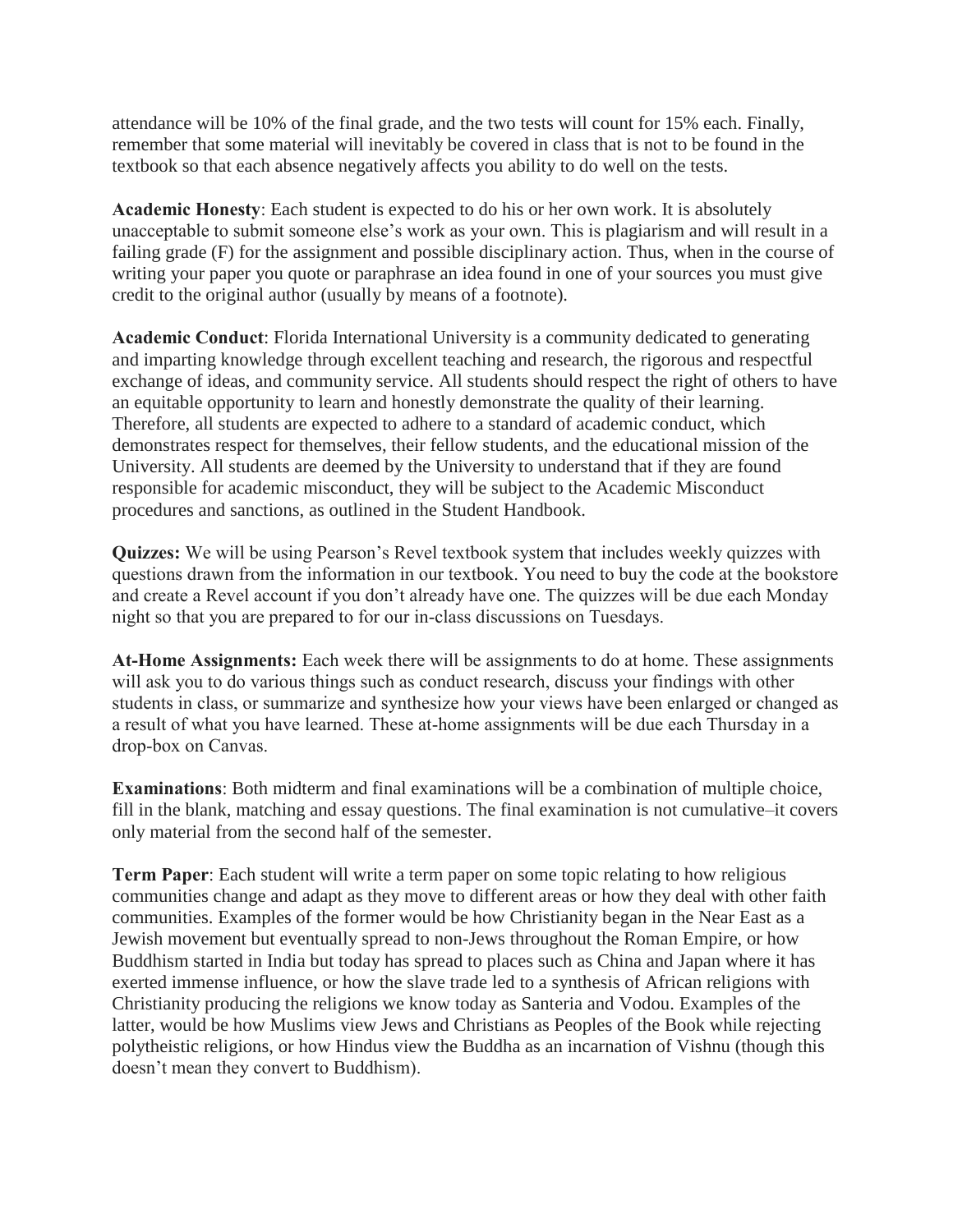The topic must receive the approval of the instructor before it is handed in. The proposals will not be graded, but failure to turn in a proposal will result in the final paper grade being lowered a third of a letter grade (e.g. a B would become a B-, a B- would become a C+, etc.). The paper should be 6-9pp. long, excluding bibliography. Each paper is to be printed or typed, not handwritten, with lines double-spaced. Margins for the pages should be 1 inch on all sides and the style should conform to either that of MLA or the Chicago Manual of Style. In the body of the paper you may use either footnotes or endnotes.

**Attendance:** An absolutely essential part of the course! Some material will inevitably be covered in class that is not to be found in the textbook so that each absence will affect your ability to do well on the tests. Make sure to come to class regularly.

**Globalization Question**: Read the article "The Case for Contamination" by Kwame Appiah and use the information you have learned in class this semester to answer the following question in 3- 4 pages:

Describe Appiah's approach and discuss its strengths and weaknesses. Then explain how religions help people express their identities both as individuals and as members of a group. Also, what did you learn about the need for and the potential of better understanding between religions? In your view, what is the best way to approach interreligious dialogue (For example, should we all become the same or should we value our diversity? If the latter, how do we do this? Is globalization a help or a hindrance to diversity?)

**Syllabus Note on Internet Use in Research**: You may cite from the internet in your term papers, but you must be discerning. Anyone can post "information" on the internet, and thus some of what is there is inaccurate, incomplete, and sometimes even blatantly untrue. As in print collections in libraries, only scholarly articles on the internet are acceptable as sources for research papers.

Internet articles should ideally have authors. Some will list individual authors; others will list institutions as sources. The credibility of the information depends on the credibility of the source. Acceptable sources include individual scholars with academic credentials, educational institutions (e.g., Institute of Reformation History, Princeton University), publicly supported national or international institutions (e.g. the World Health Organization or the National Institutes of Health) or other well known institutions with credible reputations (e.g. the World Council of Churches, the Children's Defense Fund). Most educational institutions have addresses which end with the letters "edu." You must use your judgment since many reputable institutions may not be well known by most students. Also, sometimes websites may list a university as the place from which the material emanates, but which does not sponsor or in any way support the information on that site. (You could set up a website that lists FIU as its origin, and purports that the Pope died last month and was replaced by a ringer!).

There will be some internet sources the reliability of which will be difficult to assess. Sometimes you must judge by the tone and range of an article. If it reads like a magazine or newspaper article and cites none of the sources it used, it is not scholarly. You should ask whether the article demonstrates balance: Does it attempt to tell all sides of the story? Does it ask critical questions of the material it covers? How well does its treatment accord with other treatments of the same material you have found? If you would really like to cite an internet article but have doubts about